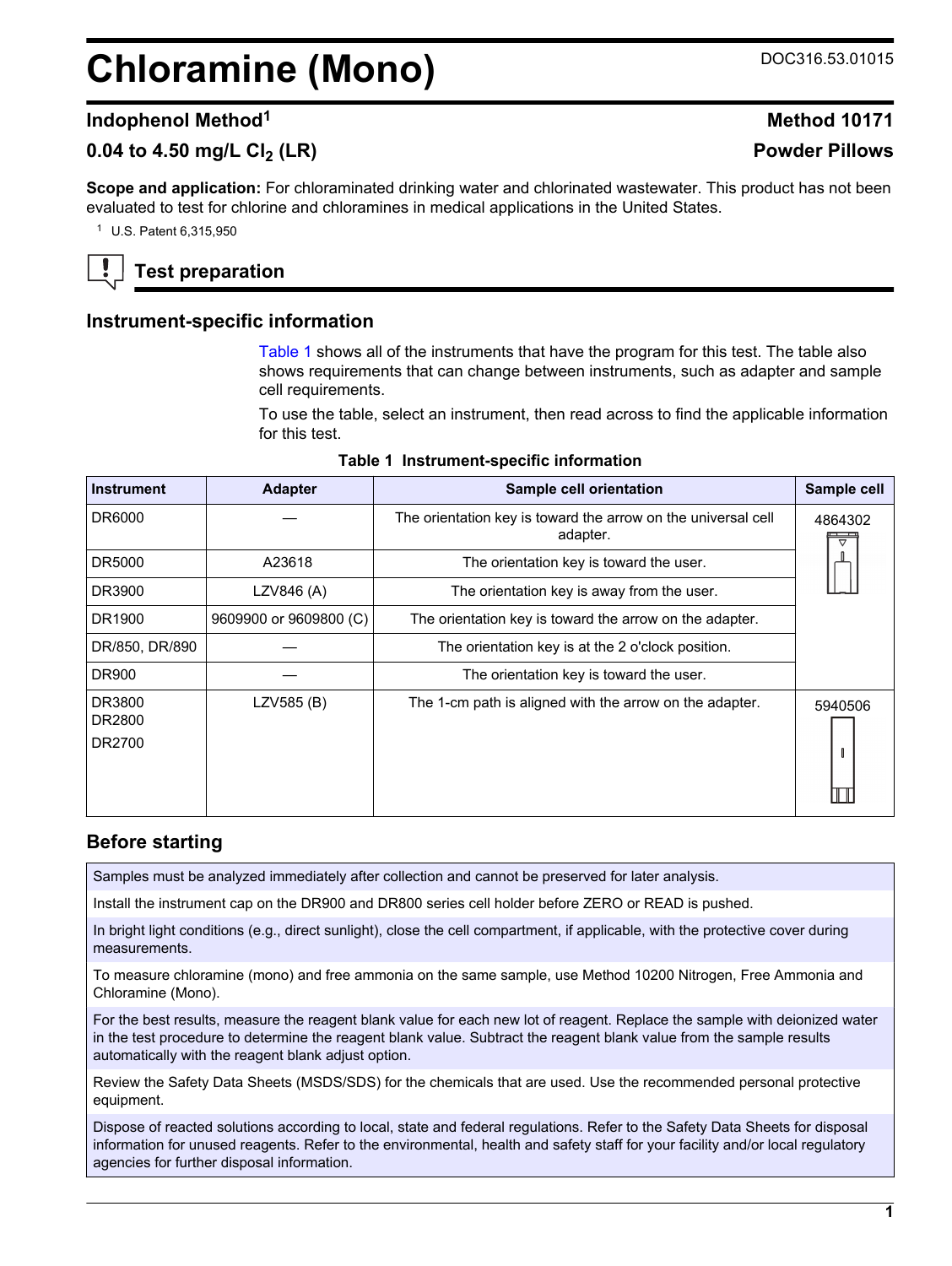# <span id="page-1-0"></span>**Items to collect**

| <b>Description</b>                                                                                                                    | Quantity |
|---------------------------------------------------------------------------------------------------------------------------------------|----------|
| Monochlor F reagent pillows                                                                                                           |          |
| Sample cells (For information about sample cells, adapters or light shields, refer to Instrument-<br>specific information on page 1.) |          |

Refer to [Consumables and replacement items](#page-5-0) on page 6 for order information.

# **Sample collection and storage**

- Analyze samples immediately after collection.
- Collect samples in clean glass bottles.
- Open the sample valve or spigot and let the water flow for a minimum of 5 minutes.
- Rinse the sample bottle several times with the sample and let the sample overflow each time, then cap the container so that there is no head space (air) above the sample.

## **Color development time**

Test results are strongly influenced by the sample temperature. The reaction times in the procedure are for samples at 18–20 ºC (64–68 ºF). Adjust the reaction times for the sample temperature as shown in Table 2. The color is stable for a maximum of 15 minutes after the specified development time.

If the sample temperature is less than 10 °C (50 °F), especially if the sample is measured outdoors in cold weather, measure the prepared sample again 5 to 10 minutes after the development time given in Table 2. Measure the prepared sample again to make sure that the reaction has completed. The colorimetric reaction has completed if the results do not increase by more than 10% within 10 minutes of the development time.

| Sample temperature (°C) | Sample temperature (°F) | <b>Development time (minutes)</b> |
|-------------------------|-------------------------|-----------------------------------|
| 5                       | 41                      | 10                                |
| 7                       | 45                      | 9                                 |
| $\boldsymbol{9}$        | 47                      | 8                                 |
| $10$                    | 50                      | 8                                 |
| 12                      | 54                      | 7                                 |
| 14                      | 57                      | 7                                 |
| 16                      | 61                      | 6                                 |
| 18                      | 64                      | 5                                 |
| 20                      | 68                      | 5                                 |
| 23                      | 73                      | 2.5                               |
| 25                      | 77                      | 2                                 |
| $>25$                   | > 77                    | 2                                 |

#### **Table 2 Color development time**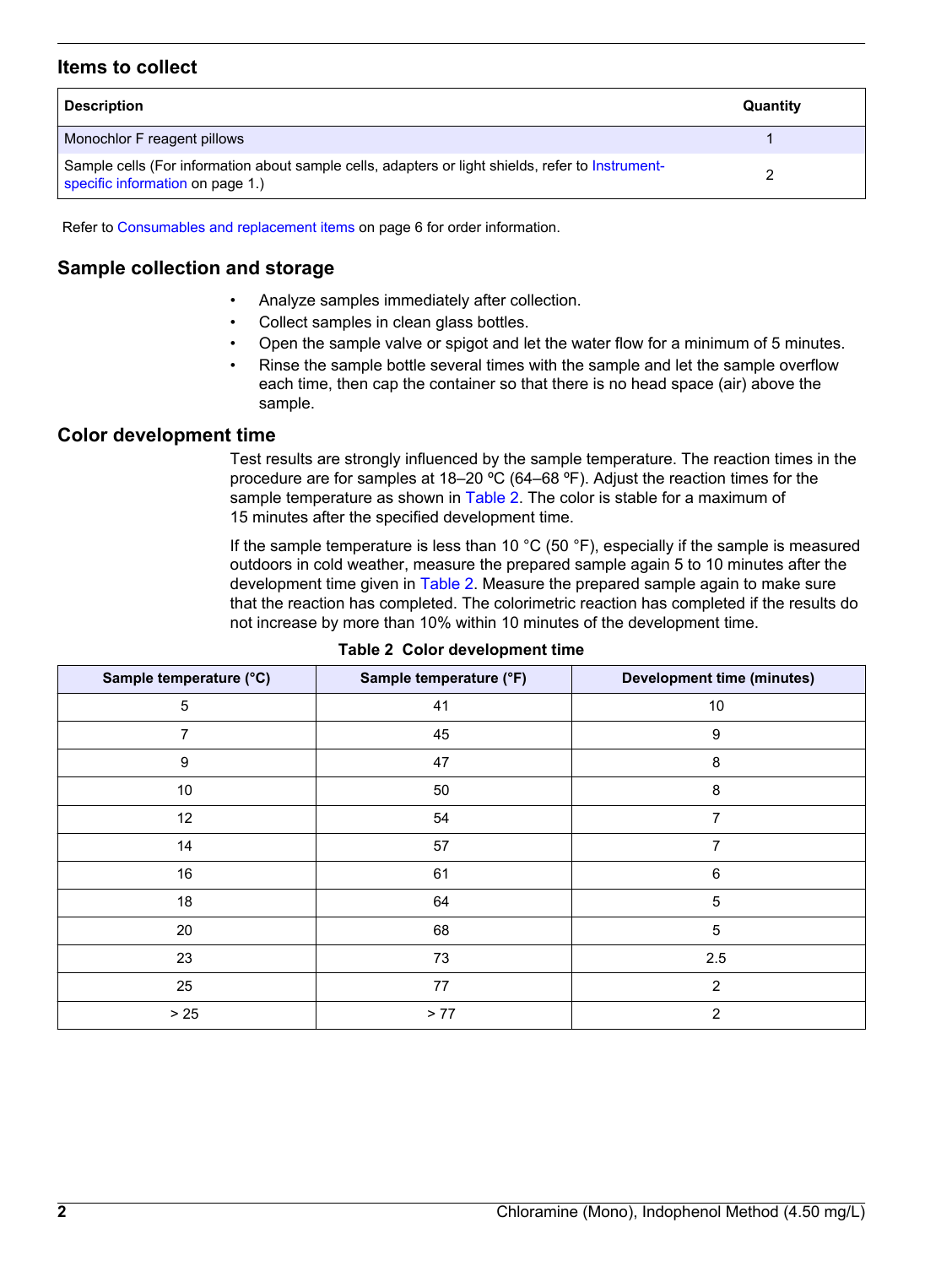# **Indophenol method, powder pillows**



**1.** For the DR800 series, enter and start program **132**.



**2.** For other instruments, start program **66, Monochloramine LR**. For information about sample cells, adapters or light shields, refer to [Instrument](#page-0-0)[specific information](#page-0-0) on page 1.



**3.** Fill the sample cell with 10 mL of sample.



**4.** Clean the prepared sample cell.



**5.** Insert the blank into the cell holder.



**6.** Push **ZERO**. The display shows  $0.00$  mg/L  $Cl<sub>2</sub>$ .



**7.** Remove the sample cell from the cell holder.



**8.** Add the contents of one Monochlor F powder pillow to the sample cell.



**9.** Put the stopper on the sample cell. Shake the sample cell for about **20 seconds** to dissolve the reagent.



**10.** Start the instrument timer. A 5‑minute reaction time starts.

For samples colder than 18 °C, refer to [Table 2](#page-1-0) on page 2.



**11.** Clean the prepared sample cell.



**12.** When the timer expires, insert the prepared sample into the cell holder.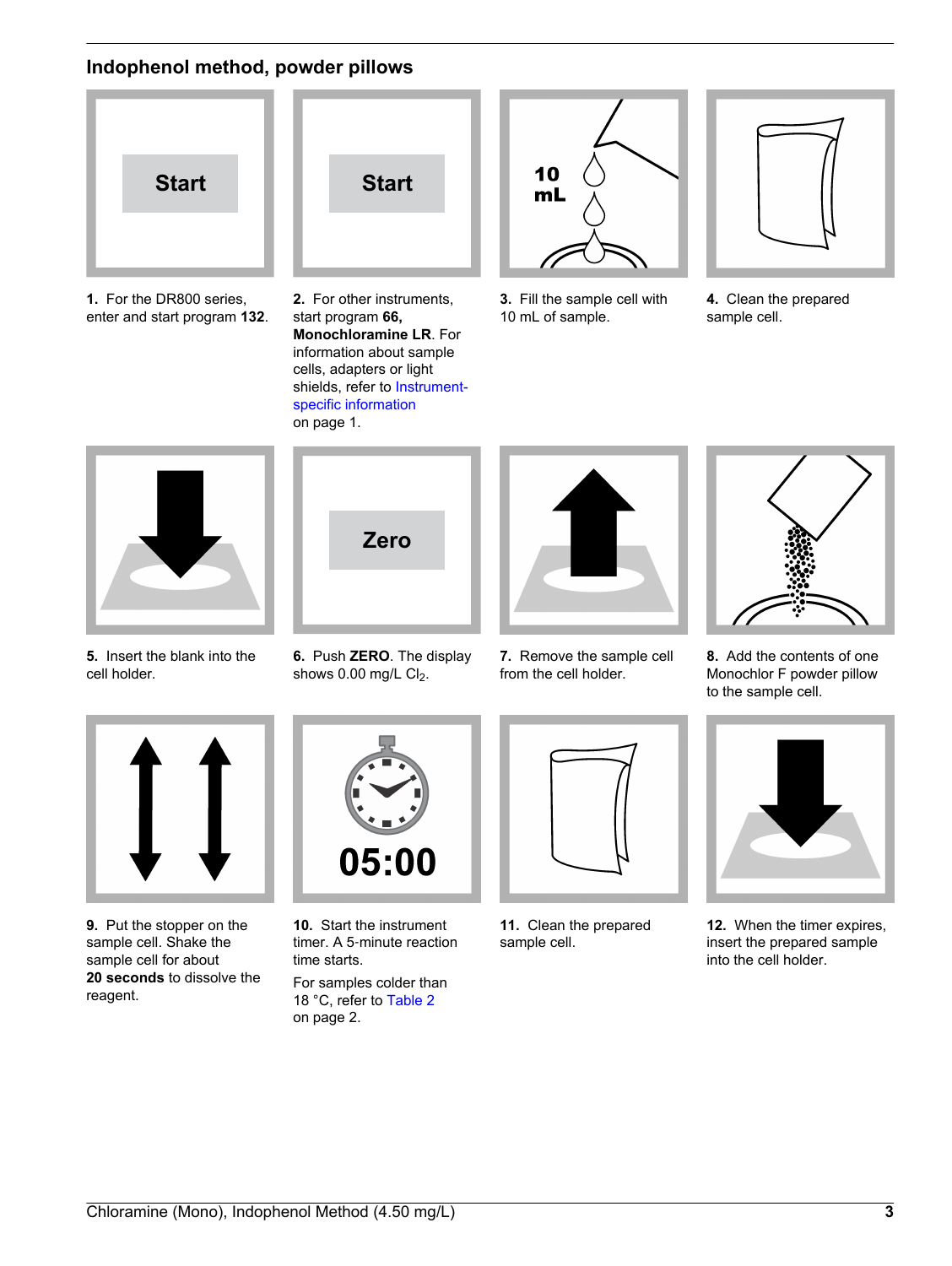

**13.** Push **READ**. Results show in mg/L  $Cl<sub>2</sub>$ .

# **Interferences**

Table 3 shows the substances that have been tested for interference and do not interfere at or below the indicated levels. [Table 4](#page-4-0) suggests treatments for interferences.

| <b>Interfering substance</b> | Interference level                      |
|------------------------------|-----------------------------------------|
| Alanine                      | 1 mg/L N                                |
| Aluminum                     | 10 mg/L Al                              |
| <b>Bromide</b>               | 100 mg/L Br                             |
| <b>Bromine</b>               | 15 mg/L $Br2$                           |
| Calcium                      | 1000 mg/L as CaCO <sub>3</sub>          |
| Chloride                     | 18,000 mg/L Cl-                         |
| <b>Chlorine Dioxide</b>      | $5$ mg/L CIO <sub>2</sub>               |
| Chromium (III)               | 5 mg/L $Cr^{3+}$                        |
| Copper                       | 10 mg/L Cu                              |
| Cyanide                      | 10 mg/L CN <sup>-1</sup>                |
| Dichloramine                 | 10 mg/L as $Cl2$                        |
| Fluoride                     | $5$ mg/L $F^-$                          |
| Free Chlorine                | 10 mg/L $Cl2$                           |
| Glycine                      | 1 mg/L N                                |
| Iron (II)                    | 10 mg/L Fe <sup>2+</sup>                |
| Iron (III)                   | 10 mg/L $Fe3+$                          |
| Lead                         | 10 mg/L Pb                              |
| Nitrate                      | 100 mg/L N                              |
| Nitrite                      | 50 mg/L N                               |
| Phosphate                    | 100 mg/L PO <sub>4</sub>                |
| Silica                       | 100 mg/L SiO <sub>2</sub>               |
| Sulfate                      | 2600 mg/L SO <sub>4</sub> <sup>2+</sup> |
| Sulfite                      | 50 mg/L $SO_3^{2-}$                     |
| Tyrosine                     | 1 mg/L N                                |
| Urea                         | 10 mg/L N                               |
| Zinc                         | 5 mg/L Zn                               |

### **Table 3 Non-interfering substances**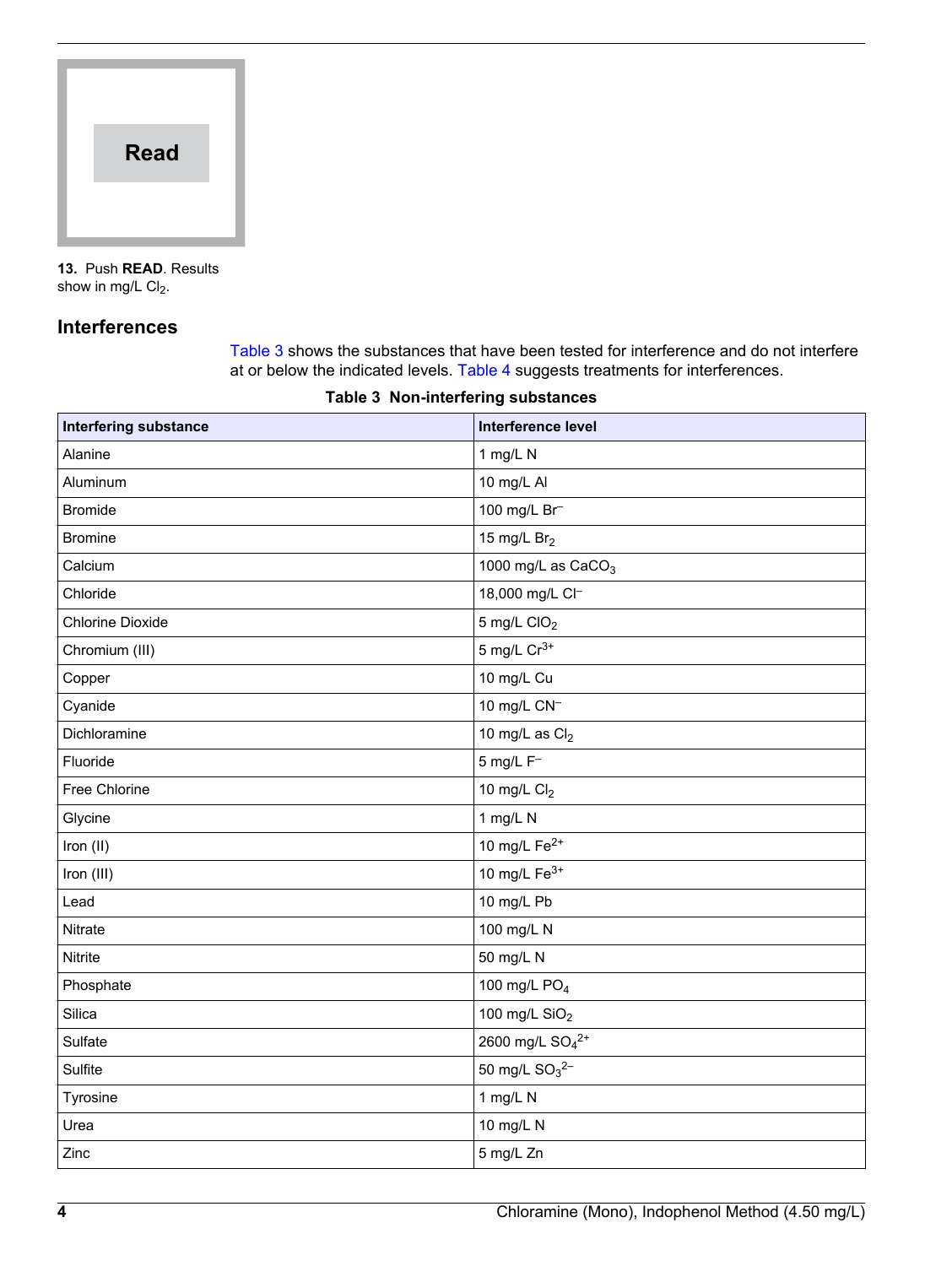|  | <b>Table 4 Interfering substances</b> |
|--|---------------------------------------|
|  |                                       |

<span id="page-4-0"></span>

| <b>Substance</b> |  | Effect   Interference level         | <b>Recommended treatment</b>                                                                 |
|------------------|--|-------------------------------------|----------------------------------------------------------------------------------------------|
| Magnesium        |  | Above 400 mg/L $CaCO3$              | Add 5 drops of Rochelle Salt Solution prior to testing. OR: use<br>the high range (HR) test. |
| Manganese (+7)   |  | Above 3 mg/L                        | Use the HR test; it will tolerate up to 10 mg/L.                                             |
| Ozone            |  | Above 1 mg/L                        | Usually does not coexist with monochloramine.                                                |
| Sulfide          |  | A "rust" color develops if present. | Usually does not coexist with monochloramine.                                                |
| Thiocyanate      |  | Above 0.5 mg/L                      | This method will tolerate up to 2 mg/L.                                                      |

# **Accuracy check**

## **Standard solution method**

Items to collect:

- Buffer Powder Pillow, pH 8.3
- Nitrogen, Ammonia Standard Solution, 100 mg/L as NH3–N
- Chlorine Solution Ampules, 50–70 mg/L
- 100-mL Class A volumetric flask
- 50-mL graduated cylinder
- Pipet, TenSette®, 0.1–1.0 mL and tips
- Pipets, Volumetric, 2 mL Class A and Mohr, 5 mL
- Pipet bulb
- Organic-free water
- **1.** Prepare a 4.5-mg/L (as  $Cl<sub>2</sub>$ ) monochloramine standard immediately before use as follows.
	- **a.** Add the contents of one Buffer Powder Pillow, pH 8.3 to approximately 50 mL of organic-free water in a clean 100-mL Class A volumetric flask. Swirl to dissolve the powder.
	- **b.** Use a Class A volumetric pipet to add 2.00 mL of Nitrogen, Ammonia Standard Solution, 100 mg/L as  $NH<sub>3</sub>$ –N into the flask.
	- **c.** Dilute to the mark with organic-free water. Mix well. This is a 2.00-mg/L buffered ammonia standard.
	- **d.** Use a graduated cylinder to add 50.00 mL of the buffered ammonia standard into a clean 100-mL beaker. Add a stir bar.
	- **e.** Find the exact concentration of the Chlorine Solution Ampules, 50–70 mg/L from the label on the package.
	- **f.** Calculate the volume of the Chlorine Solution to add to the ammonia standard: mL chlorine solution required = 455/(free chlorine concentration).
	- **g.** Open an ampule and use a glass Mohr pipet to add the calculated amount of Chlorine Solution slowly to the ammonia standard in the beaker. Keep the beaker on a stir-plate at medium speed during the chlorine addition.
	- **h.** Stir the monochloramine solution for 1 minute after the Chlorine Solution addition is complete.
	- **i.** Quantitatively transfer the monochloramine solution to a clean 100-mL Class A volumetric flask. Dilute to the mark with organic-free water and mix well. This is a nominal 4.5-mg/L (as  $Cl<sub>2</sub>$ ) monochloramine standard.
- **2.** Use this standard within 1 hour of preparation. Use the test procedure to measure the concentration of the monochloramine standard solution.
- **3.** Compare the expected result to the actual result.

*Note: The factory calibration can be adjusted slightly with the standard calibration adjust option so that the instrument shows the expected value of the standard solution. The adjusted calibration is then used for all test results. This adjustment can increase the test accuracy when there are small variations in the reagents or instruments.*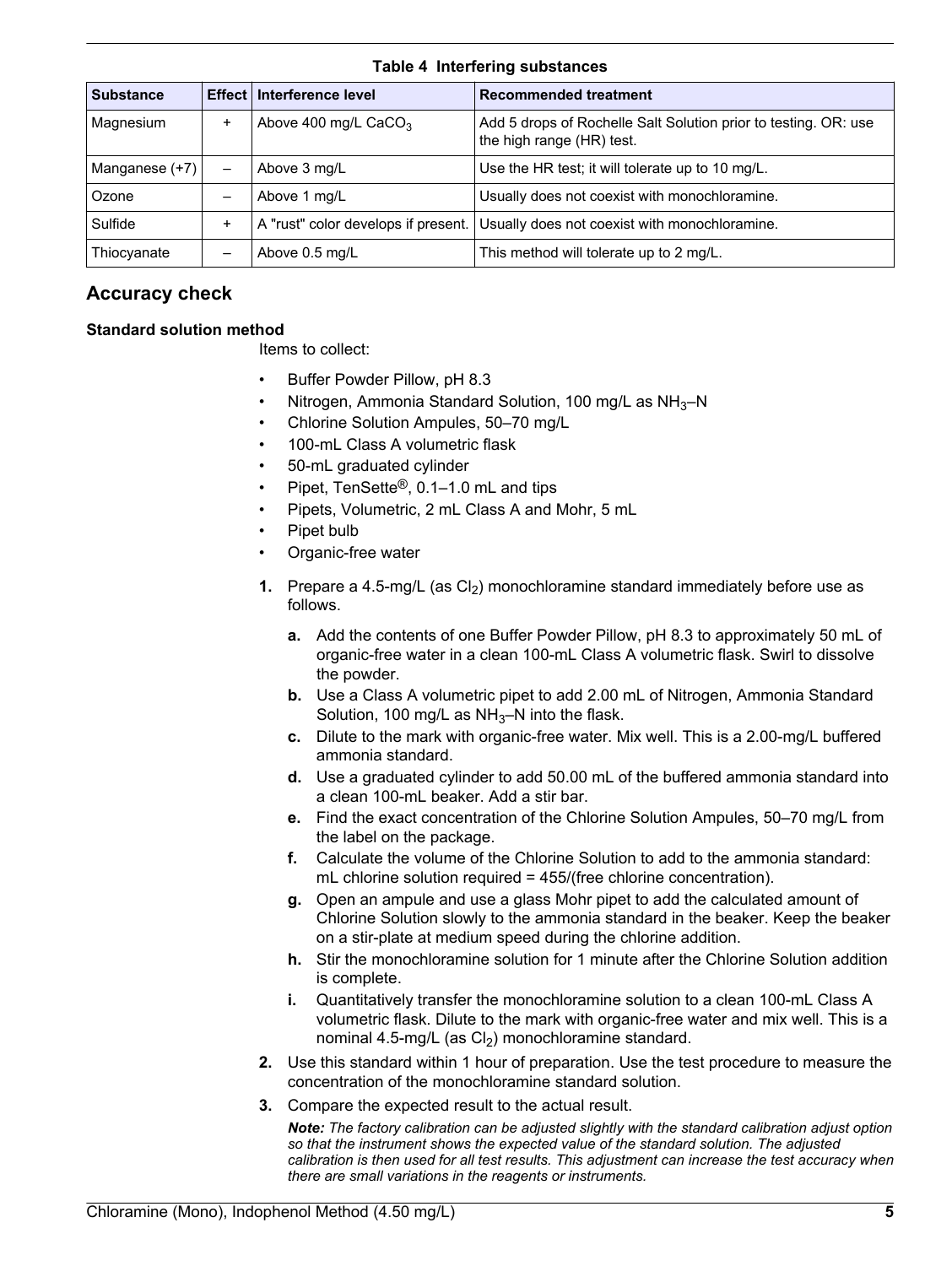# <span id="page-5-0"></span>**Method performance**

The method performance data that follows was derived from laboratory tests that were measured on a spectrophotometer during ideal test conditions. Users can get different results under different test conditions.

| <b>Program</b> | <b>Standard</b> | Precision (95% confidence interval) | <b>Sensitivity</b><br>Concentration change per 0.010 Abs change |
|----------------|-----------------|-------------------------------------|-----------------------------------------------------------------|
| 66             | 2.60 mg/L $Cl2$ | 2.58–2.62 mg/L $Cl2$                | 0.04 mg/L $Cl2$                                                 |

# **Summary of method**

In the presence of a cyanoferrate catalyst, monochloramine  $(NH<sub>2</sub>Cl)$  in the sample reacts with a substituted phenol to form an intermediate monoimine compound. The intermediate couples with excess substituted phenol to form a green-colored indophenol, which is proportional to the amount of monochloramine present in the sample. The measurement wavelength is 655 nm for spectrophotometers or 610 nm for colorimeters.

# **Consumables and replacement items**

## **Required reagents**

| <b>⊦ Description</b>       | <b>Quantity/Test</b> | Unit         | ltem no. |
|----------------------------|----------------------|--------------|----------|
| Monochlor F Reagent Pillow |                      | $50$ /p $kg$ | 2802246  |

### **Recommended standards**

| <b>Description</b>                                                | Unit      | Item no. |
|-------------------------------------------------------------------|-----------|----------|
| Buffer Powder Pillows, pH 8.3                                     | $25$ /pkg | 89868    |
| Chlorine Standard Solution, 10-mL Voluette® Ampule, 50-75 mg/L    | 16/pkg    | 1426810  |
| Chlorine Standard Solution, 2-mL PourRite® Ampules, 50-75 mg/L    | $20$ /pkg | 1426820  |
| Chlorine Standard Solution, 2-mL PourRite® Ampules, 25-30 mg/L    | 20/pkg    | 2630020  |
| Nitrogen Ammonia Standard Solution, 100-mg/L as $NH3-N$           | 500 mL    | 2406549  |
| Nitrogen, Ammonia Standard Solution, 1000-mg/L NH <sub>3</sub> -N | 1 L       | 2354153  |
| Water, organic-free                                               | 500 mL    | 2641549  |

## **Optional reagents and apparatus**

| <b>Description</b>                                     | <b>Unit</b>   | Item no. |
|--------------------------------------------------------|---------------|----------|
| Ampule Breaker, 2-mL PourRite® Ampules                 | each          | 2484600  |
| Ampule Breaker, 10-mL Voluette <sup>®</sup> Ampules    | each          | 2196800  |
| Beaker, glass, 100 mL                                  | each          | 50042H   |
| Flask, volumetric, Class A, 100 mL, glass              | each          | 1457442  |
| Monochlor F Reagent Powder Pillows                     | 100/pkg       | 2802299  |
| Monochloramine/Free Ammonia SpecCheck™ Kit             | each          | 2507500  |
| Paper, pH, 0–14 pH range                               | $100$ /p $kg$ | 2601300  |
| Pipet, Mohr, glass, 5 mL                               | each          | 2093437  |
| Pipet filler, safety bulb                              | each          | 1465100  |
| Pipet, TenSette®, 0.1-1.0 mL                           | each          | 1970001  |
| Pipet tips for TenSette <sup>®</sup> Pipet, 0.1-1.0 mL | $50$ /p $kg$  | 2185696  |
| Pipet tips for TenSette <sup>®</sup> Pipet, 0.1-1.0 mL | 1000/pkg      | 2185628  |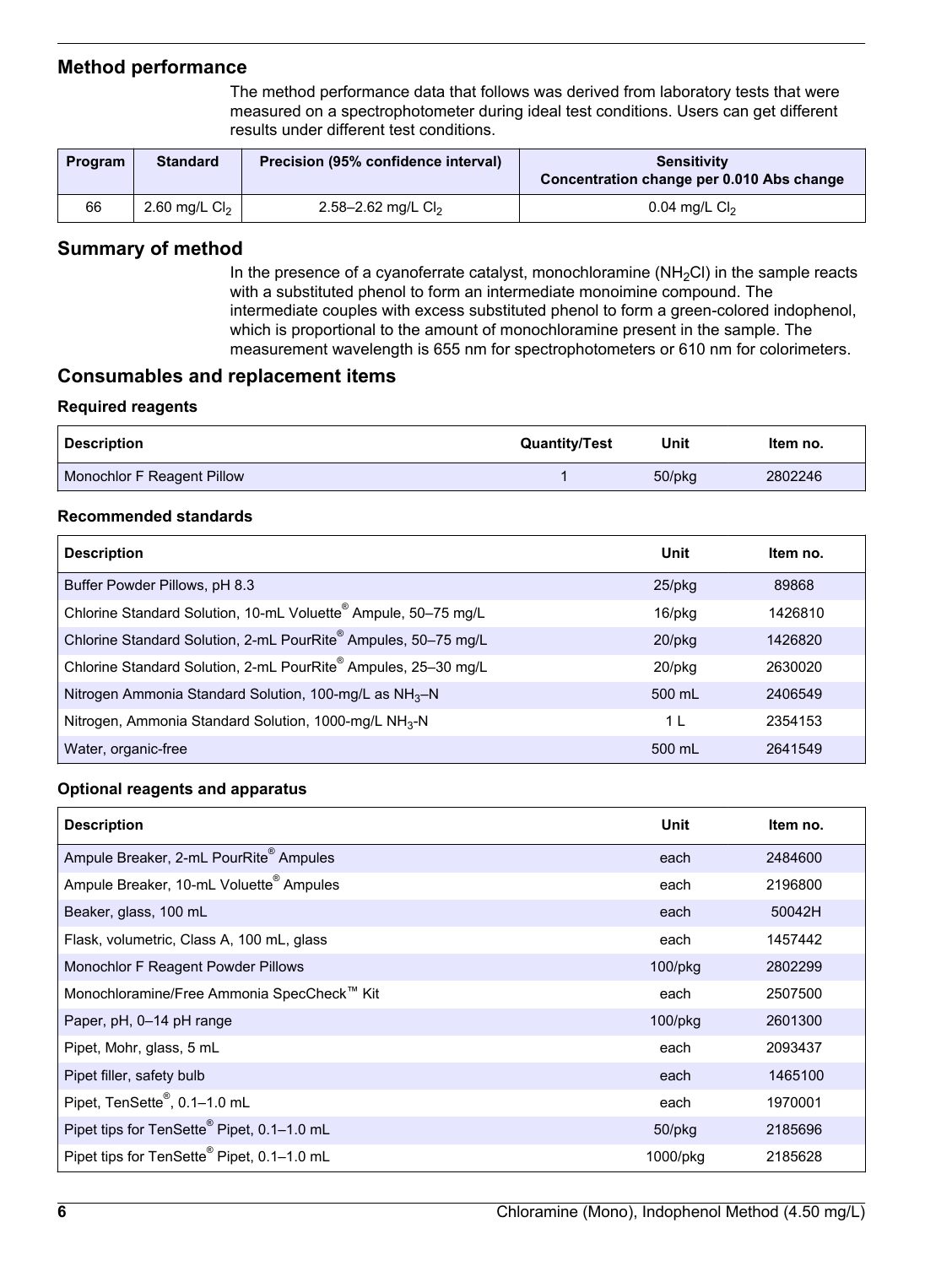#### **Optional reagents and apparatus (continued)**

| <b>Description</b>                         | Unit  | Item no. |
|--------------------------------------------|-------|----------|
| Pipet, volumetric, Class A, 2 mL           | each  | 1451536  |
| Pipet, volumetric, Class A, 50 mL          | each  | 1451541  |
| Rochelle Salt Solution                     | 29 mL | 172533   |
| <b>Shears</b>                              | each  | 2369400  |
| Stir bar, octagonal                        | each  | 2095352  |
| Stirrer, magnetic                          | each  | 2881200  |
| Thermometer, non-mercury, $-10$ to +225 °C | each  | 2635700  |